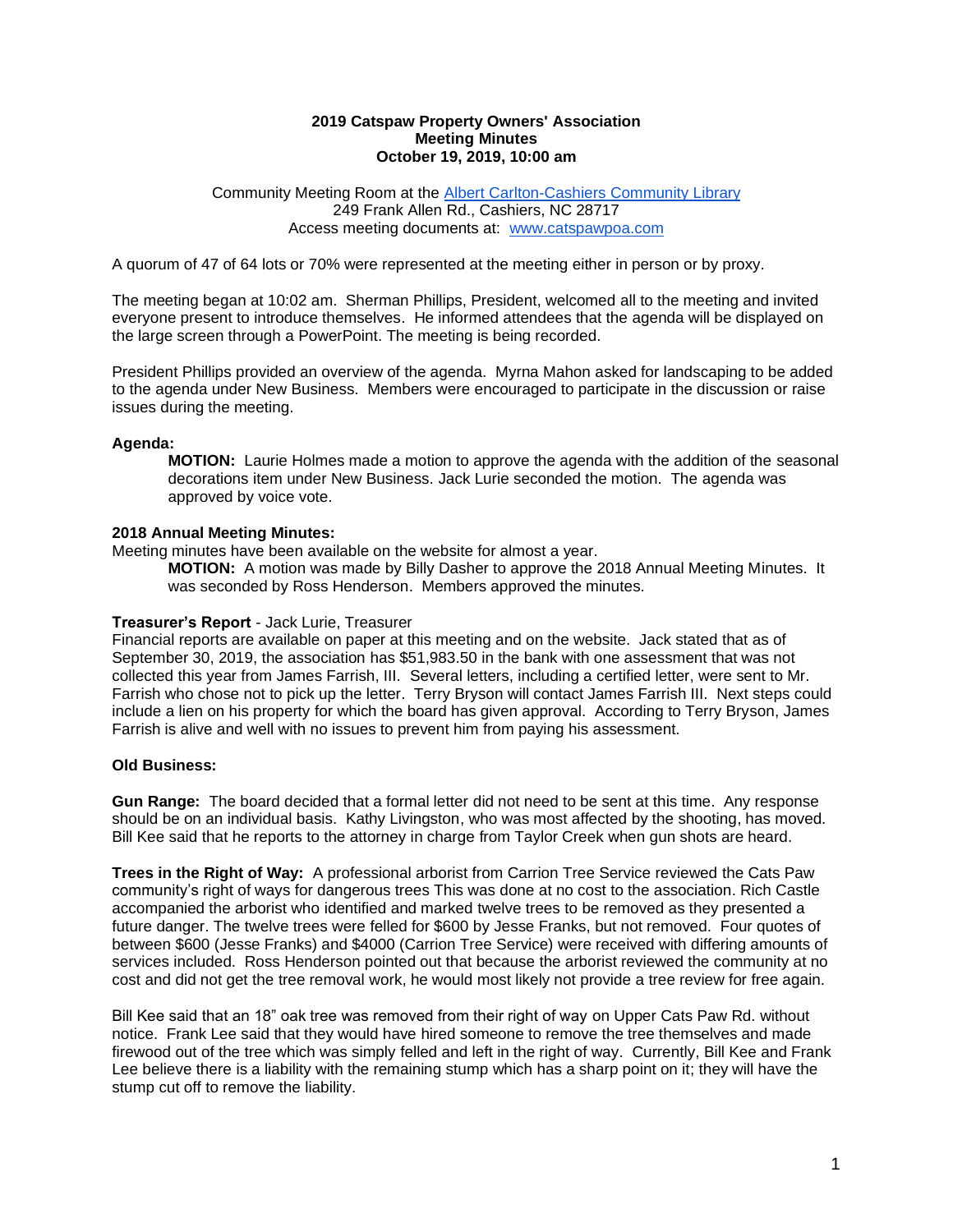Carol Field and others offered that we should go with the vendor that is best for the community, not the cheapest. Cutting the 12 trees demonstrated that the association was being responsible to each other.

Frank Lee expressed concern that in addition to the unsightliness of felled trees on the ground, felled trees presented a fire hazard such as the Gatlinburg fire a few years ago. Jack Lurie pointed out that Duke Energy simply fells trees and leaves them where they fall under the power lines.

A lengthy discussion ensued as to whether additional notification or action regarding trees should be taken by the association. It was decided that the association should:

- 1. Save the 2018 letter prepared by Carol and Paul Field to notify property owners of dead trees in the right of way and specify next steps for possible future use
- 2. Save the arborist's written comments
- 3. Accept the professional assessment of the arborist and take no further action
- 4. Notify property owners if trees are to be removed

**MOTION:** A motion was made by Carol Field and seconded by Frank Lee to determine if members are satisfied that no further action is required regarding trees in the right of way. Members voted in the affirmative that no further action was required regarding trees at this time.

### **Entrance Sign:**

A number of members of the community were thanked for their work to design, order, develop, build and install the attractive new entrance sign and post along with the seasonal decorations: Susie and Ross Henderson, Jack and Kathi Lurie, Myrna Mahon, Laurie Holmes, and Art Husband.

### **Road Maintenance Plan Ideas**

- Short Term:
	- o Culverts
		- Identify, map location and evaluate the condition of each culvert
			- numbering system based on USPS (1,000<sup>th</sup> of a mile) would work
				- culvert completely rusted out on bottom on Chip's Lane (see video embedded in meeting PowerPoint)
				- another culvert on Chip's Lane is rusted out and washing out under the road
		- Replace multiple culverts on one day for cost savings based on above evaluation
		- Notify property owners if culvert is to be replaced and their road blocked
		- Volunteers to mark and evaluate culverts. Frank Lee offered to do work from Billy Dasher's driveway at "Giddyap Curve" to the end of Cats Paw Rd.
		- Locate culverts when grading. Ross Henderson said that Desoto Trail would have a man walk in front of grader and stand at a culvert to avoid damaging the culverts. Head wall also helps to mark and locate culverts.
	- $\circ$  Grading map prepare a grading map to mark critical underground services and areas requiring special attention. For instance, the Phillips' phone and Internet services have been dug up three times this summer.
	- $\circ$  Sumps work on sump by Bill Kee and Frank Lee.
- Mid Term
	- o Turn arounds
		- **EXECT A** Frank Lee and Bill Kee said that they have donated land on both sides for turn arounds on upper Cats Paw Rd. near the turn on the right side and on the left side.
		- Also a turn around on a large rock on the upper side.
		- Billy noted that there is no turn around at the end of Cats Paw Rd.
		- Michael Sullivan asked the Bryson's if they would be open to review a plan for a turnaround at the end of Cats Paw Rd.
		- Turn arounds are for individuals not familiar with the roads
	- o Drainage Issues
		- Rusty Ridge at Cats Paw Rd. continues to washout due to slope. This is an example of an item that should be discussed with the contractor.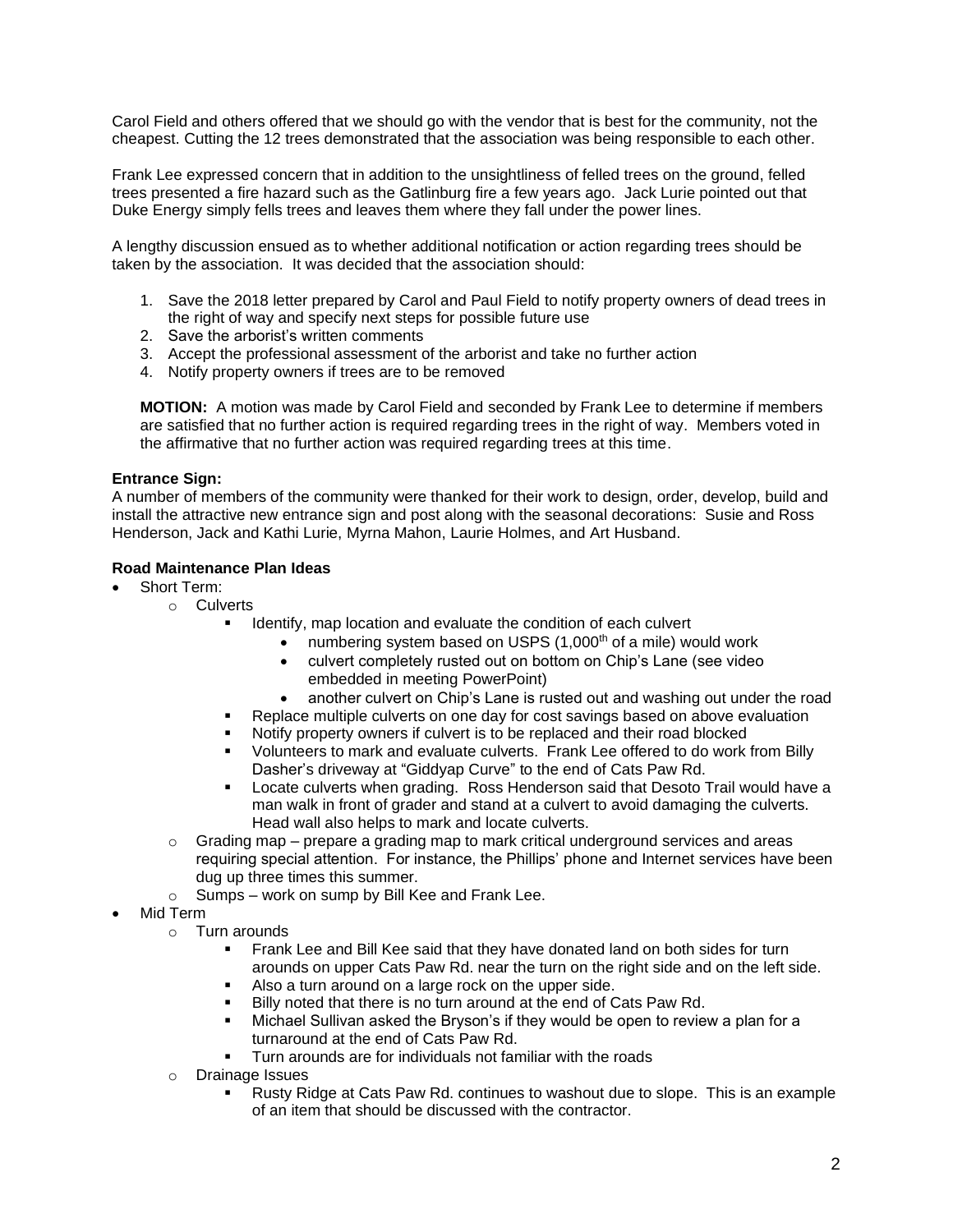- Long Term
	- o Emergency exit/s

▪

- Sherman Phillips asked those present, In case of fire, how will you exit? What are alternate routes in case of fire?
- One option is exiting on lower Walnut Gap Rd. that would suffice as an emergency exit. There is a gate with a lock on it. The road on the other side of the gate is privately owned in the Taylor Creek Subdivision Susie Henderson has the name of the individual in Taylor Creek that Shaun Smith, a Catspaw property owner and homeowner in Taylor Creek, recommended the association talk to about improving the road so it could be used as an emergency exit.
- Another option, which Billy Dasher would not recommend, is connecting to the road which came up to Clayson Road several years ago which he said would create a shortcut to Franklin.

The road committee now has five members who have worked hard under the leadership of Billy Dasher. Billy Dasher noted that Rich Castle and Ross Henderson have helped a lot. Ross pointed out that Jack Lurie has donated significant use of his tractor and time.

**Individual Road Discussion:** member information presented about the conditions of each road

- **Walnut Gap Rd.** from mailboxes to green gate
	- $\circ$  Susie Henderson said that the placement of the rocks was washing water against the roadbed so it was becoming narrower by Sid Long/Bill Sullivan's home.
	- $\circ$  Bill Kee thought the road was becoming narrower in places between the mailboxes and four way stop
	- $\circ$  Culvert extended between mailboxes and four way stop by volunteer help
	- $\circ$  Need to keep watch on silt traps near Sullivan's driveway. Cited by Steve Beasley for erosion; he is helpful in designing solutions for sediment traps. Ross recommends that Steve Beasley will provide guidance to solving the problem. Carol Field recommended suggested that there could be a private contractor who can advise, too.
- **Walnut Gap Rd from green gate to Clayson Rd.**
- **Lower Walnut Gap from Clayson Rd to end**
	- o Billy says that it maintains itself. No culverts
- **Woodchuck Trail**
	- o According to Billy Dasher, the road is covered up with organic matter.
		- Able to drive up and turn around
		- Needs significant work
		- Has a lot of rock on it
	- $\circ$  Susie Henderson said that in conversation this summer with Larry Moss that he is contemplating a lawsuit because his road has not been maintained. Rich Castle said that the road is driveable, but doesn't have shiny new rock.
- **Clayson Rd.**
	- $\circ$  Billy said there are continual problems due to the steep hill and bad drivers.
- **Rox Lane**
	- $\circ$  Rich Castle said that either rocks need to be blasted out or significant dollars to improve it. He sees it as only an emergency exit. Billy Dasher said that everyone pays their dues and has a right to a drivable road. He suggested that raising the dues would solve all these problems.
- **Upper Cats Paw Rd.** No concerns expressed
- **Chip's Lane**
	- o Broken parts remain on Shaun Smith's property from Susan Stone's accident. Who is responsible to clean it up? Billy Dasher said it is the Stone's responsibility to get the wrecker company to clean up the site. The association recognizes that it is an issue, but not the responsibility of the association to remove the debris.
- **Buckhead**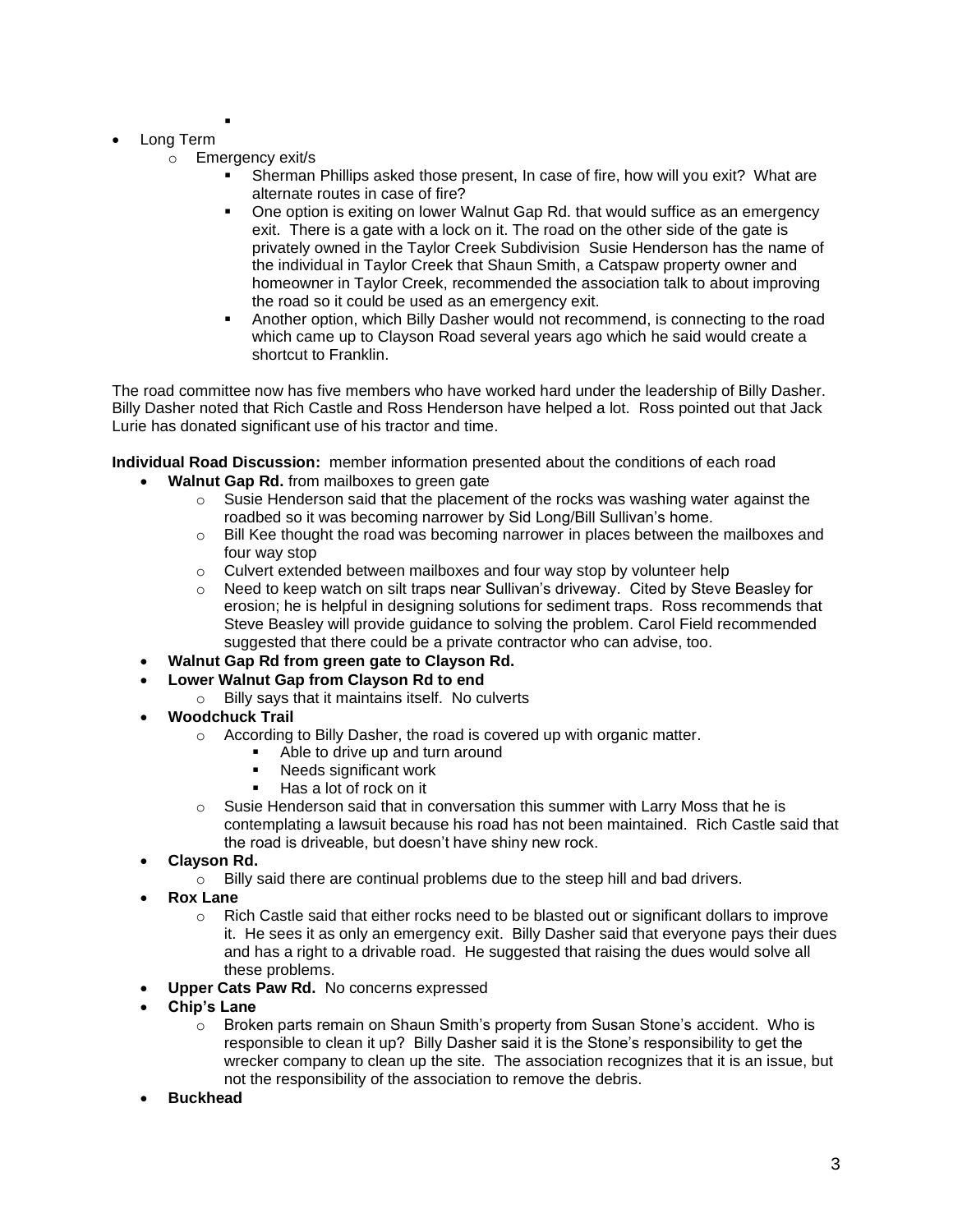- $\circ$  Susie Henderson said that two years ago, she made a motion to fix Buckhead Road. A quote of \$2,000 was received from Greg Holland which was deemed too expensive. Three loads of gravel were required to fix the road. Two loads of gravel were delivered for \$500 and spread with the use of Mack Henry's equipment and help and Ross Henderson helping. The final load of gravel for \$250 was never ordered which would have completed the project and kept the first two loads of gravel from washing out in 2019. Carol Field and Susie Henderson said that they will not drive on Buckhead while Rich Castle said that he does drive on it.
- o **MOTION:** Carol Field made a motion to fix Buckhead. Susie Henderson seconded it. Sherman Phillips countered that we need to prioritize fixing all the roads before voting on this motion.

Susie Henderson asked that the Fields, Billy Dasher and herself walk Buckhead to assess the condition and how to fix it. Ross Henderson said that the oversize base is being lost; in some places, we are down to bedrock. There was support for walking the road and developing a course of action.

• **Rusty Ridge** – Laurie Holmes said that during the spring rains, there was a creek running down the road.

**Website.** Carol Field asked to be able to access documents related to road maintenance via a link from the website. Ross Henderson said that options are available such as a link to a Dropbox file online. Google Docs was discussed but rejected by members of the Road Committee.

### **2020 Budget. Jack Lurie, Treasurer**

- \$15,495 dollars budgeted for road maintenance in 2019 which is our primary expense. In Jack's opinion, \$50,000 is a nice cushion to have in reserve, but anything beyond that is excessive. He asked whether the budgeted amount will be spent in 2020.
- Carol Field said that there have been multiple expenses noted which indicate that we may need to increase our budget to not just maintain, but improve the roads. Improving the roads increases property values. Rich Castle said that increasing the budget to \$20K would significantly improve what road work can be done. Billy Dasher said that the 2019 budget will be spent and said that we don't have the dollars to do all the needed work. Carol Field asked what is the reserve that is needed? She recommended that we look at increasing the assessments so that everyone feels safe driving to their lots. Susie Henderson pointed out that except for 2019, the Road Committee has spent only one half to five eighths of the road maintenance dollars allotted and the remainder has gone into the reserve account. Billy Dasher commented that as road chair, he tries to conserve money until December 31 and not go into the reserve.

#### **MOTION: Bill Kee offered a motion that the dues be increased to \$400 for a lot with a home and \$333 for a lot. Motion seconded by Rich Castle. The ayes have it.**

#### **2020 Annual Meeting Date**

A number of members and potential volunteers have told Sherman Phillips that an October meeting date does not work for them to attend.

**MOTION:** Bill Kee made a motion to move the meeting to July 18, 2020. Motion approved.

#### **Elections:**

**President**: Rich Castle nominated Billy Dasher to be President **Road Chair:** Billy Dasher nominated Rich Castle to be road chair **Secretary:** Bill Kee nominated Susie Henderson to be secretary

> **MOTION:** Bill Kee made a motion to elect the president, road chair, secretary. Ayes have it.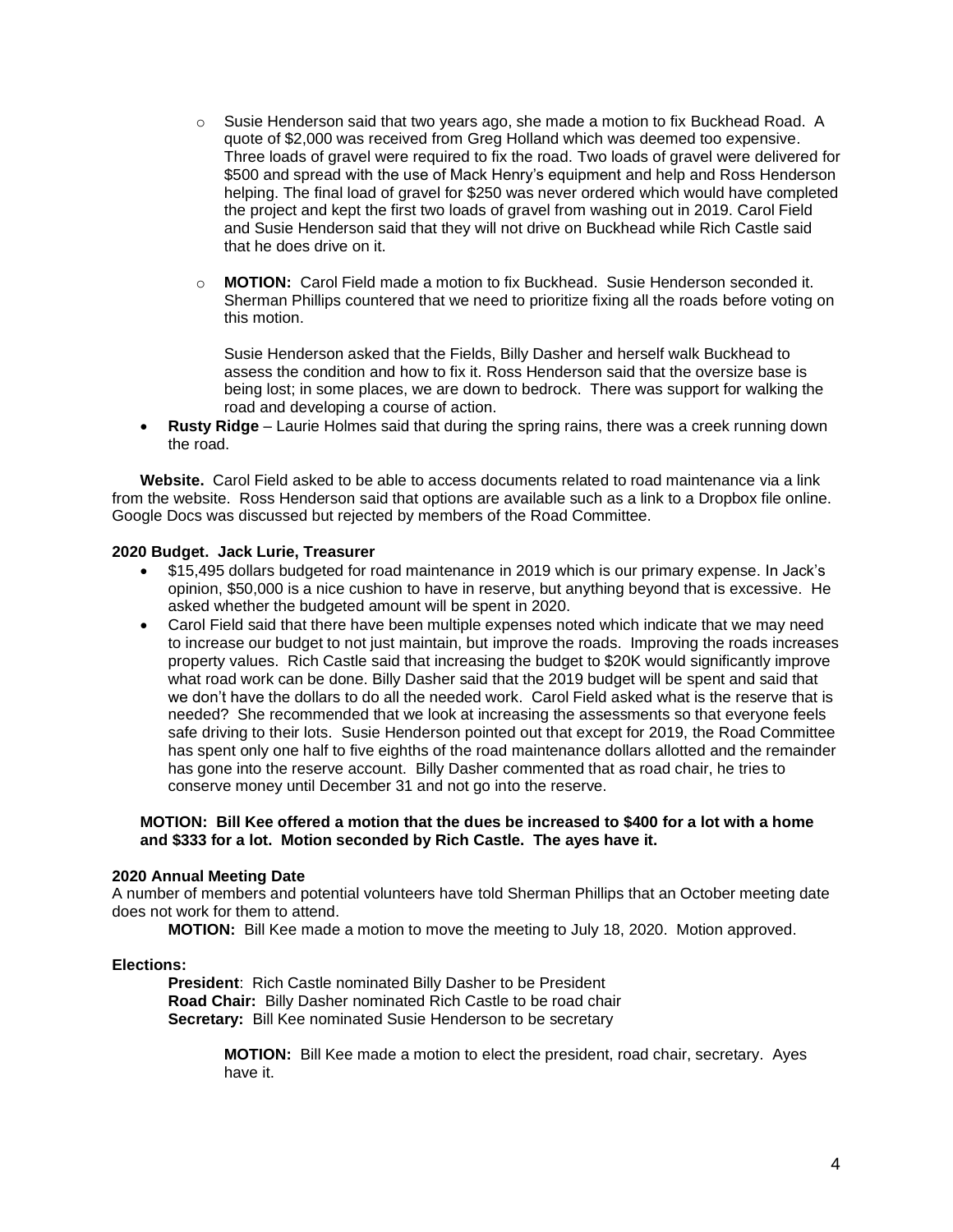**Vice President –** Our governance chair, Art Trufelli, said that we could suspend the rules to nominate and elect the vice president at this meeting due to a vacancy created when Rich Castle was elected Road Chairperson. Jack Lurie nominated Glenn Farrow. An unidentified individual nominated Frank Lee for President. Jack Lurie said he did not think Glenn Farrow would be disappointed if he was not elected. Frank Lee was elected Vice President. Frank Lee was elected Vice President to complete the remaining term of Rich Castle's position which expires in 2020.

## **New Business:**

- **Proxies.** Frank Lee said that it would be possible for one person to get all proxies and control the votes. He added that it is a lot of work to get a proxy.
- **Safety Concerns.** Bill Kee said that the police have been called to the mountain for both domestic violence and drug sales. Bill Sullivan has indicated his concern to Bill Kee regarding traffic on Walnut Gap Road at times such as 3 to 4 a.m. Bill Kee would like the executive committee to ask the sheriff's department to increase their patrol of the neighborhood in order to mitigate potential impact to the community. Steve Collins is the contact at the Jackson County Sheriff's Department and is willing to discuss.
	- o Security camera discussion ensued.
		- Rich Castle took video of the Catspaw Rd corner for two weeks to see whose driving was tearing up the road.
		- Cameras would provide objective data
		- Bill Kee said that there was documented drug sales in April, 2019
		- The new board can request a more visible presence in the community and if needed identify tag numbers.

### • **2020 Budget**

**MOTION**: Jack Lurie made a motion to include in the budget:

- o \$200 Seasonal decorations and landscaping
- o \$500 for surveillance and associated signs
	- Signage for surveillance. Michael Sullivan said that more signs have been critical to prevent theft on his hobby farm in Tennessee. He has not added cameras, only signs, and theft has decreased.
- o Remainder to road maintenance

Motion seconded by Bill Kee and passed unanimously**.**

Meeting adjourned at 12:43 p.m.

## **Executive Board Meeting**

The executive board did not meet as the member meeting went significantly over the planned ending time.

Special thanks to Kathi Lurie for coordinating today's coffee hour and lunch.

Respectfully submitted,

Susie Henderson, Secretary

Minutes approved at 2020 annual meeting